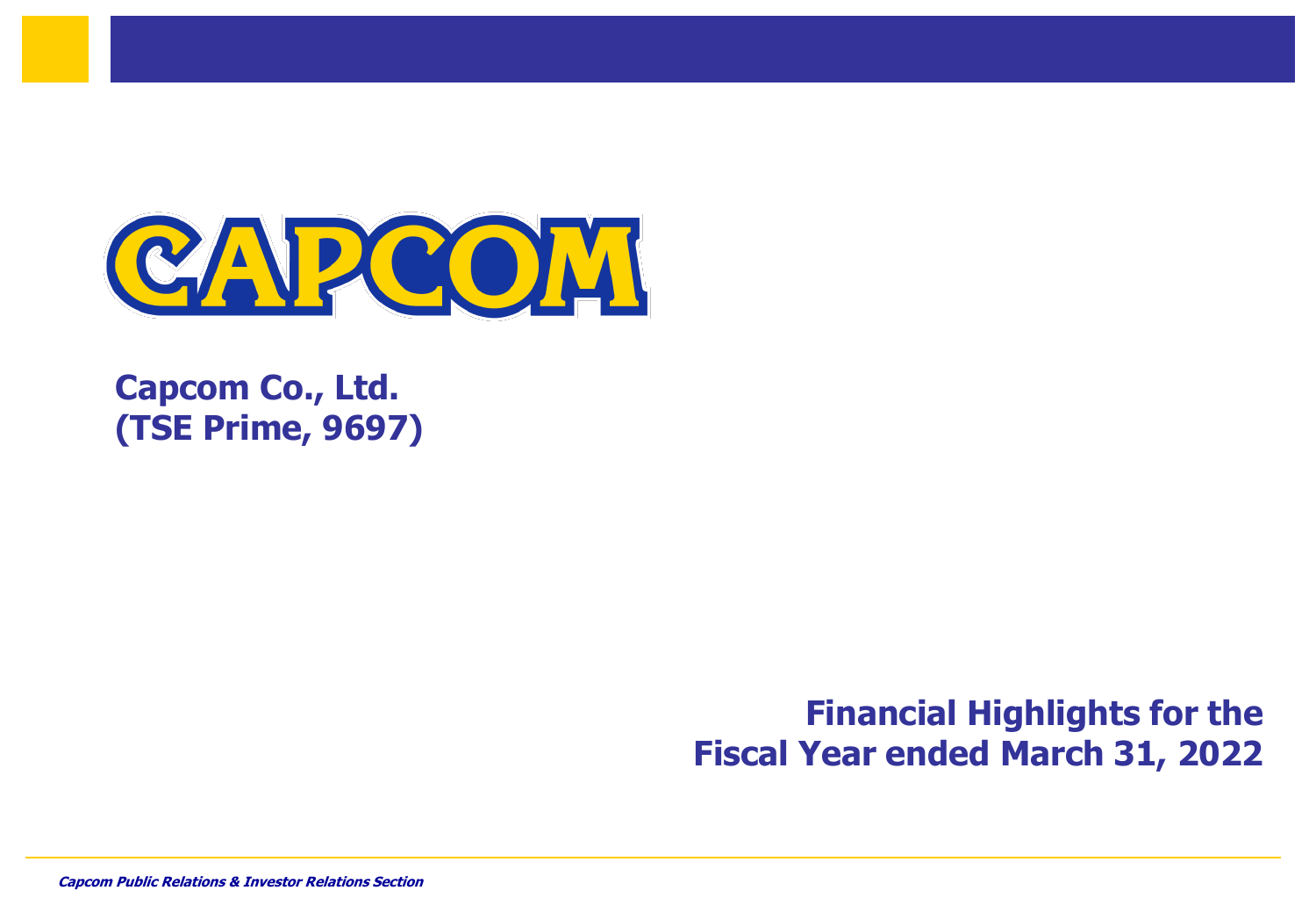# **Contents**

#### **Forward-looking Statements**

Strategies, plans, outlooks and other statements that are not historical facts are based on assumptions that use information currently available and reasonable judgments. Actual performance may be significantly different from these statements for a number of reasons.

In the entertainment industry, which includes Capcom, performance may be highly volatile because of diverging user needs and other changes in market conditions.

Factors that can affect Capcom's performance include: (1) the number of hit titles and sales volume in the Home Video Game Business, which accounts for the majority of sales; (2) progress in developing home video games; (3) consumer demand for home video game consoles; (4) sales outside Japan; (5) changes in stock prices and exchange rates; (6) alliances with other companies concerning product development, sales and other operations; and (7) changes in market conditions; (8) natural disasters, disease outbreaks, economic crises and other unforeseeable events. Please note that this is not a complete list of factors that can influence Capcom's operating results.

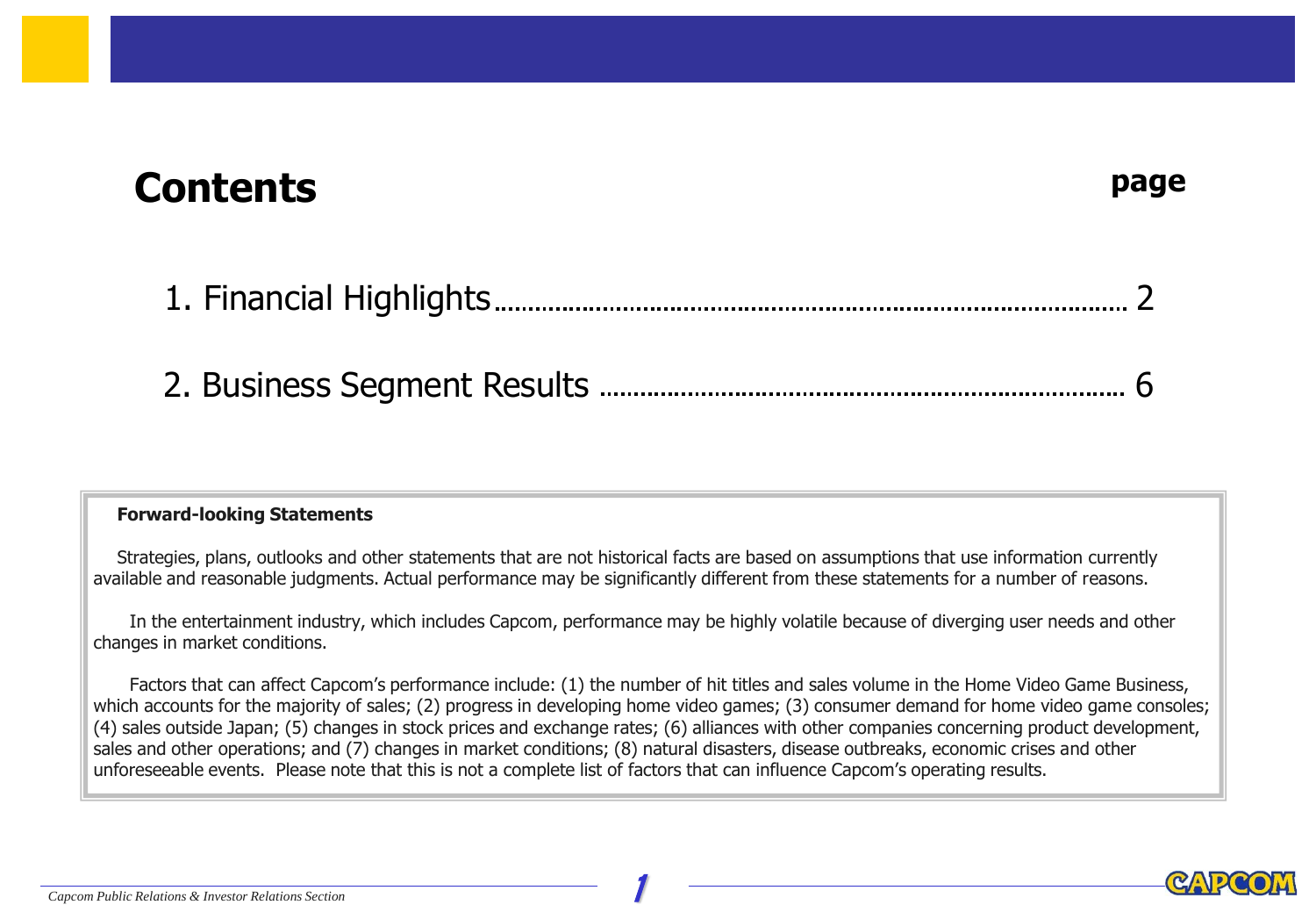# ■ **Results: FY3/21 vs. FY3/22**

|                                                    |        |         | (million yen)     |
|----------------------------------------------------|--------|---------|-------------------|
|                                                    | 2021/3 | 2022/3  | <b>Difference</b> |
| <b>Net sales</b>                                   | 95,308 | 110,054 | 14,746            |
| <b>Operating income</b>                            | 34,596 | 42,909  | 8,313             |
| <b>Ordinary income</b>                             | 34,845 | 44,330  | 9,485             |
| Net income attributable to<br>owners of the parent | 24,923 | 32,553  | 7,630             |

- Sales and profit up due primarily to increased sales volume in the **Consumer sub-segment**
- All profit items reach record highs; ninth consecutive year of OP growth
- ◼ **Earnings per share: ¥152.48**
- Year-end dividend of ¥28, resulting in an annual dividend of ¥46 **(Dividend payout ratio: 30.2%)**
- ◼ **ROE: grew to 24.4%**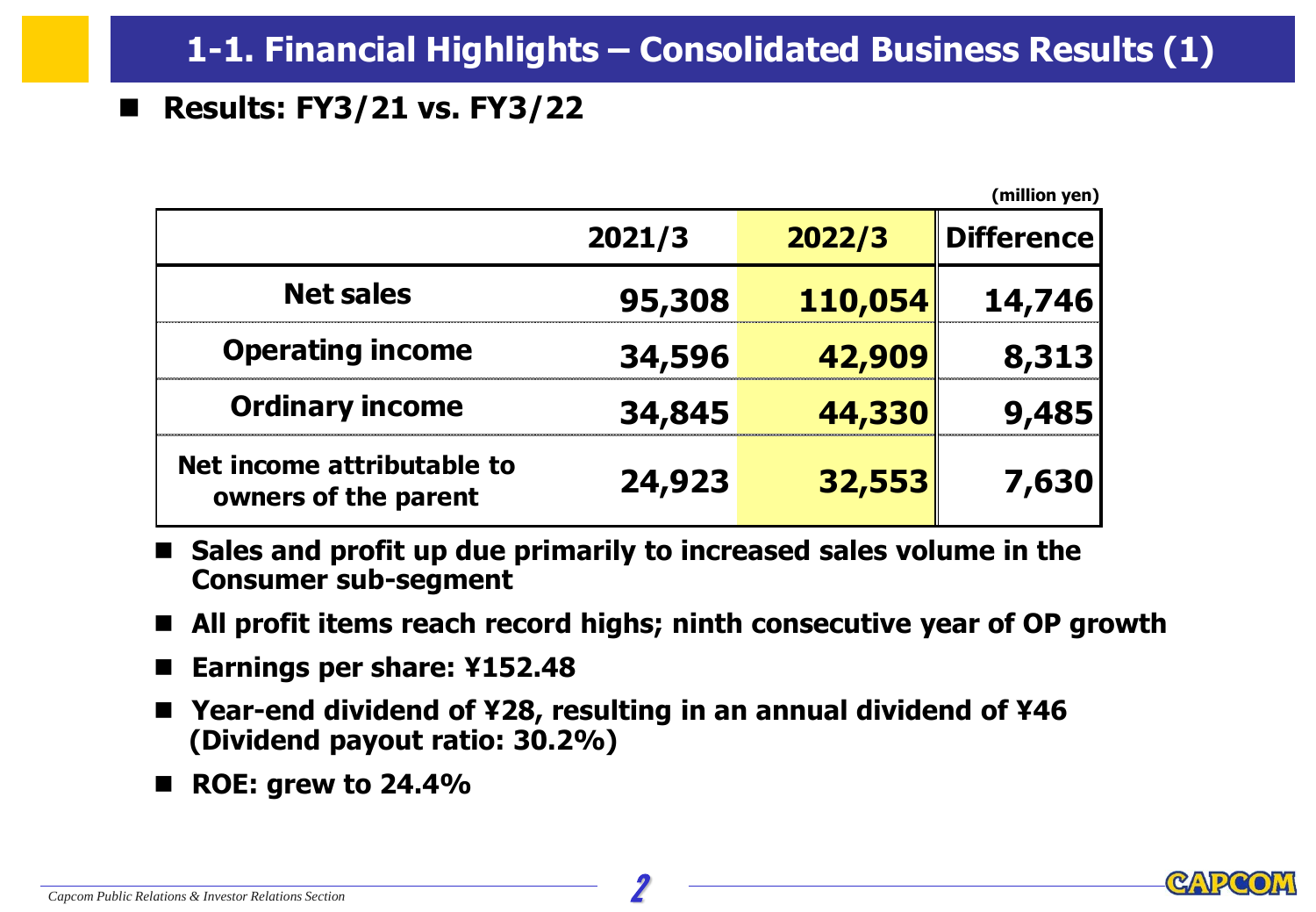# **1-1. Financial Highlights – Consolidated Business Results (2)**

#### ◼ **Revised Plan\* vs. Actual for FY3/22**

**(million yen)**

|                                                    | 2022/3 Rev. Plan | 2022/3       | <b>Difference</b> |
|----------------------------------------------------|------------------|--------------|-------------------|
| <b>Net sales</b>                                   | 110,000          | 110,054      |                   |
| <b>Operating income</b>                            | 42,800           | 42,909       |                   |
| <b>Operating margin</b>                            | <b>38.9%</b>     | <b>39.0%</b> |                   |
| <b>Ordinary income</b>                             | 44,300           | 44,330       |                   |
| Net income attributable<br>to owners of the parent | 32,500           | 32,553       |                   |

**\*The consolidated business results forecast for FY3/22 was revised as of April 21, 2022.**

#### ■ Performance in-line with expectations for revised plan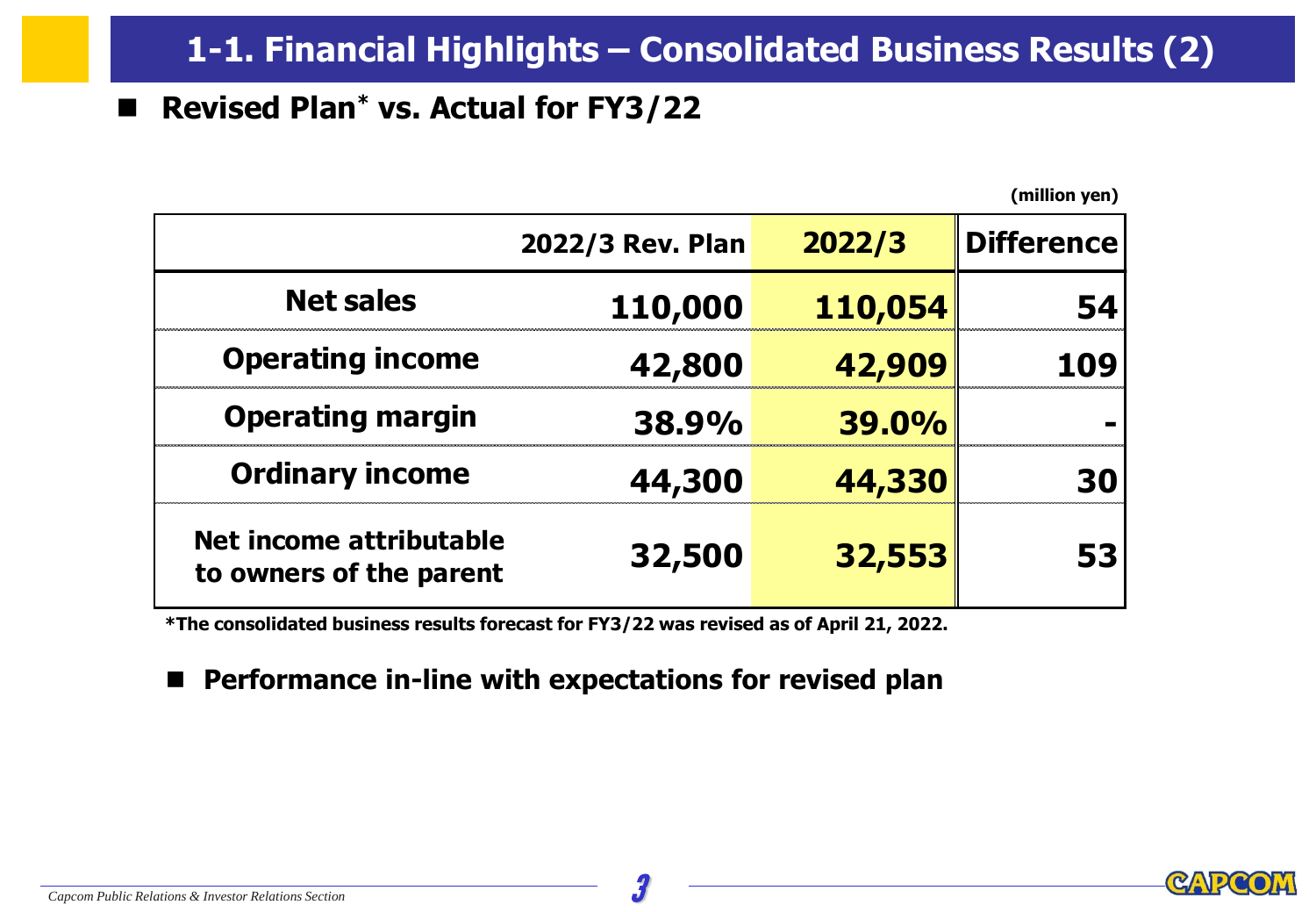#### ■ **FY3/22 Net Sales/Operating Income (by segment)**

|                             |        |          | (million yen)     |
|-----------------------------|--------|----------|-------------------|
|                             | 2021/3 | 2022/3   | <b>Difference</b> |
| <b>Net sales</b>            | 95,308 | 110,054  | 14,746            |
| <b>Digital Contents</b>     | 75,300 | 87,534   | 12,234            |
| <b>Arcade Operations</b>    | 9,871  | 12,404   | 2,533             |
| <b>Amusement Equipments</b> | 7,090  | 5,749    | $-1,341$          |
| <b>Other Businesses</b>     | 3,045  | 4,366    | 1,321             |
| <b>Operating income</b>     | 34,596 | 42,909   | 8,313             |
| <b>Digital Contents</b>     | 37,002 | 45,359   | 8,357             |
| <b>Arcade Operations</b>    | 149    | 652      | 503               |
| <b>Amusement Equipments</b> | 2,407  | 2,348    | -59               |
| <b>Other Businesses</b>     | 987    | 1,517    | 530               |
| Adjustments*                | -5,951 | $-6,967$ | $-1,016$          |

**\*Adjustments include unallocated corporate operating expenses. The corporate operating expenses, which do not belong to any reportable segments, mainly consist of administrative expenses.**

■ Net sales and operating income driven by Consumer **sub-segment of the Digital Contents business**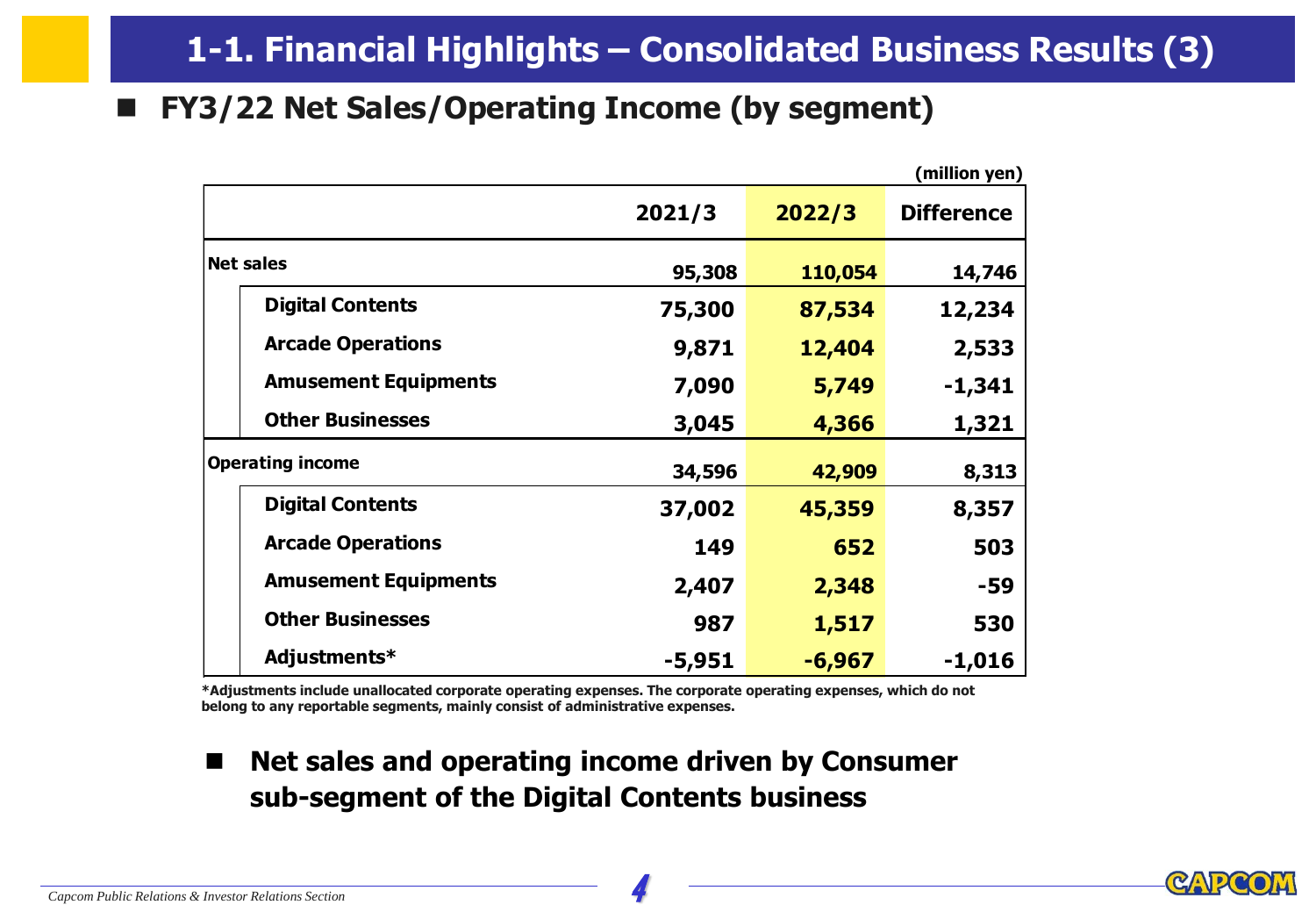# ◼ **FY3/22 Balance Sheet/Statement of Cashflows (Summary)**

| <b>Balance Sheet</b>                                                               |         |         | (million yen)     | <b>Statement of Cashflows</b>                         |
|------------------------------------------------------------------------------------|---------|---------|-------------------|-------------------------------------------------------|
| <b>Assets</b>                                                                      | 2021/3  | 2022/3  | <b>Difference</b> |                                                       |
| <b>Current Assets</b>                                                              | 127,391 | 151,312 | 23,921            | Cash flows from operating ao                          |
| Cash on hand and in banks                                                          | 71,239  | 107,262 | 36,023            | Net income before income taxes                        |
| Notes and accounts receivable - trade                                              | 25,096  | 7,932   | $-17,164$         | Change in work in notes and accour                    |
| Work in progress for game software                                                 | 24,443  | 31,192  | 6,749             | (Negative numer                                       |
| Other                                                                              | 6,613   | 4,926   | $-1,687$          | Change in work in progress for gam<br>(Negative numer |
| <b>Fixed Assets</b>                                                                | 36,321  | 36,053  | $-268$            | <b>Cash flows from investing ac</b>                   |
| <b>Total assets</b>                                                                | 163,712 | 187,365 | 23,653            |                                                       |
| <b>Liabilities</b>                                                                 |         |         |                   | Cash flows from financing ac                          |
| <b>Current Liabilities</b>                                                         | 32,590  | 30,742  | $-1,848$          | Effect of exchange rate chan                          |
| Notes and accounts payable - trade<br>Electronically recorded monetary liabilities | 3,702   | 3,601   | $-101$            | on cash and cash equivalents                          |
| <b>Deferred revenue</b>                                                            | 6,673   | 8,932   | 2,259             | Net change in cash<br>and cash equivalents            |
| Other                                                                              | 22,215  | 18,209  | $-4,006$          | <b>Cash and cash equivalents</b>                      |
| <b>Long-term liabilities</b>                                                       | 10,327  | 10,147  | $-180$            | at beginning of year                                  |
| <b>Total liabilities</b>                                                           | 42,918  | 40,890  | $-2,028$          | <b>Cash and cash equivalents</b><br>at end of year    |
| <b>Net Assets</b>                                                                  |         |         |                   |                                                       |
| <b>Shareholders' equity</b>                                                        | 120,967 | 144,765 | 23,798            |                                                       |
| <b>Other</b>                                                                       | $-173$  | 1,710   | 1,883             |                                                       |
| <b>Total net assets</b>                                                            | 120,794 | 146,475 | 25,681            |                                                       |
| <b>Total liabilities and net assets</b>                                            | 163,712 | 187,365 | 23,653            |                                                       |

| <b>Statement of Cashflows</b>                                          |          |          | (million yen)     |
|------------------------------------------------------------------------|----------|----------|-------------------|
|                                                                        | 2021/3   | 2022/3   | <b>Difference</b> |
| Cash flows from operating activities                                   | 14,625   | 46,947   | 32,322            |
| Net income before income taxes                                         | 34,828   | 44,322   | 9,494             |
| Change in work in notes and accounts receivable - trade                | $-9,028$ | 17,208   | 26,236            |
| (Negative numers indicate an increase)                                 |          |          |                   |
| Change in work in progress for game software                           | $-3,213$ | $-6,744$ | $-3,531$          |
| (Negative numers indicate an increase)                                 |          |          |                   |
| Cash flows from investing activities                                   | -4,233   | $-7,426$ | $-3,193$          |
| Cash flows from financing activities                                   | -6,965   | $-9,980$ | $-3,015$          |
| <b>Effect of exchange rate changes</b><br>on cash and cash equivalents | 944      | 2,050    | 1,106             |
| Net change in cash<br>and cash equivalents                             | 4,371    | 31,592   | 27,221            |
| <b>Cash and cash equivalents</b><br>at beginning of year               | 59,672   | 64,043   | 4,371             |
| <b>Cash and cash equivalents</b><br>at end of year                     | 64,043   | 95,635   | 31,592            |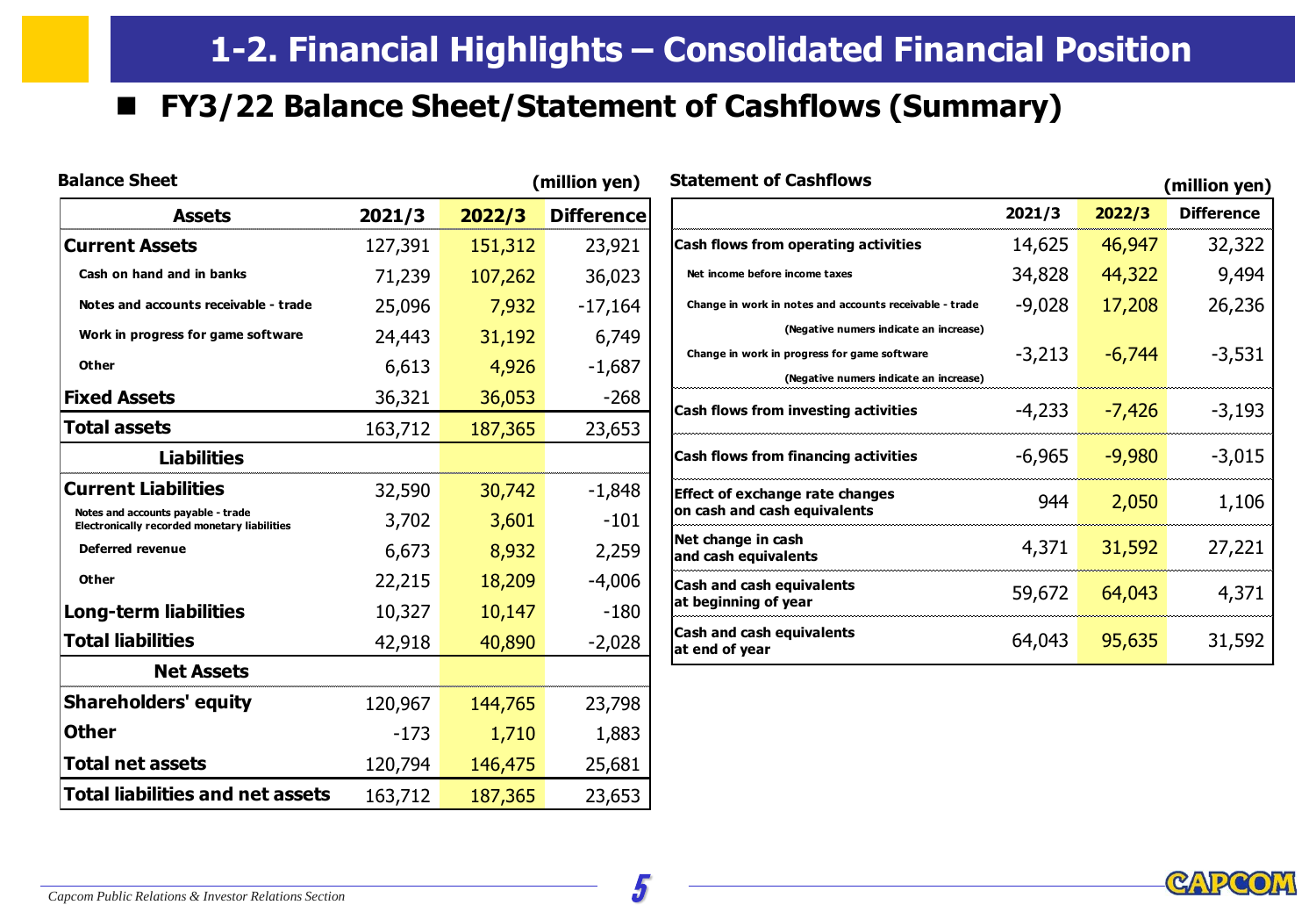# **2-1. Business Segment Results – Digital Contents (1)**

**Sales and profits up due primarily to contributions of major new**

**titles and growth of digital sales in the Consumer sub-segment**

■ **FY3/22 Digital Contents Performance** 

|                         |                                       |        |        |        | (100 million yen) |
|-------------------------|---------------------------------------|--------|--------|--------|-------------------|
|                         |                                       | 2020/3 | 2021/3 | 2022/3 | <b>Difference</b> |
| <b>Net sales</b>        |                                       | 599    | 753    | 875    | 122               |
|                         | <b>Consumer Breakdown</b>             |        |        |        |                   |
|                         | <b>Package sales</b>                  | 129    | 208    | 300    | 92                |
|                         | Digital sales (incl. digital license) | 426    | 480    | 533    | 53                |
|                         | Digital license portion               | 26     | 30     | 9      | $-21$             |
|                         | <b>Consumer total</b>                 | 555    | 688    | 833    | 145               |
|                         | Deferred revenue portion              |        | $-22$  | $-19$  | 3                 |
|                         | <b>Mobile Contents</b>                | 44     | 65     | 42     | $-23$             |
|                         | <b>Operating income</b>               | 241    | 370    | 453    | 83                |
| <b>Operating margin</b> |                                       | 40.3%  | 49.1%  | 51.8%  |                   |

**\*Digital license indicates income from providing content etc. to online platforms**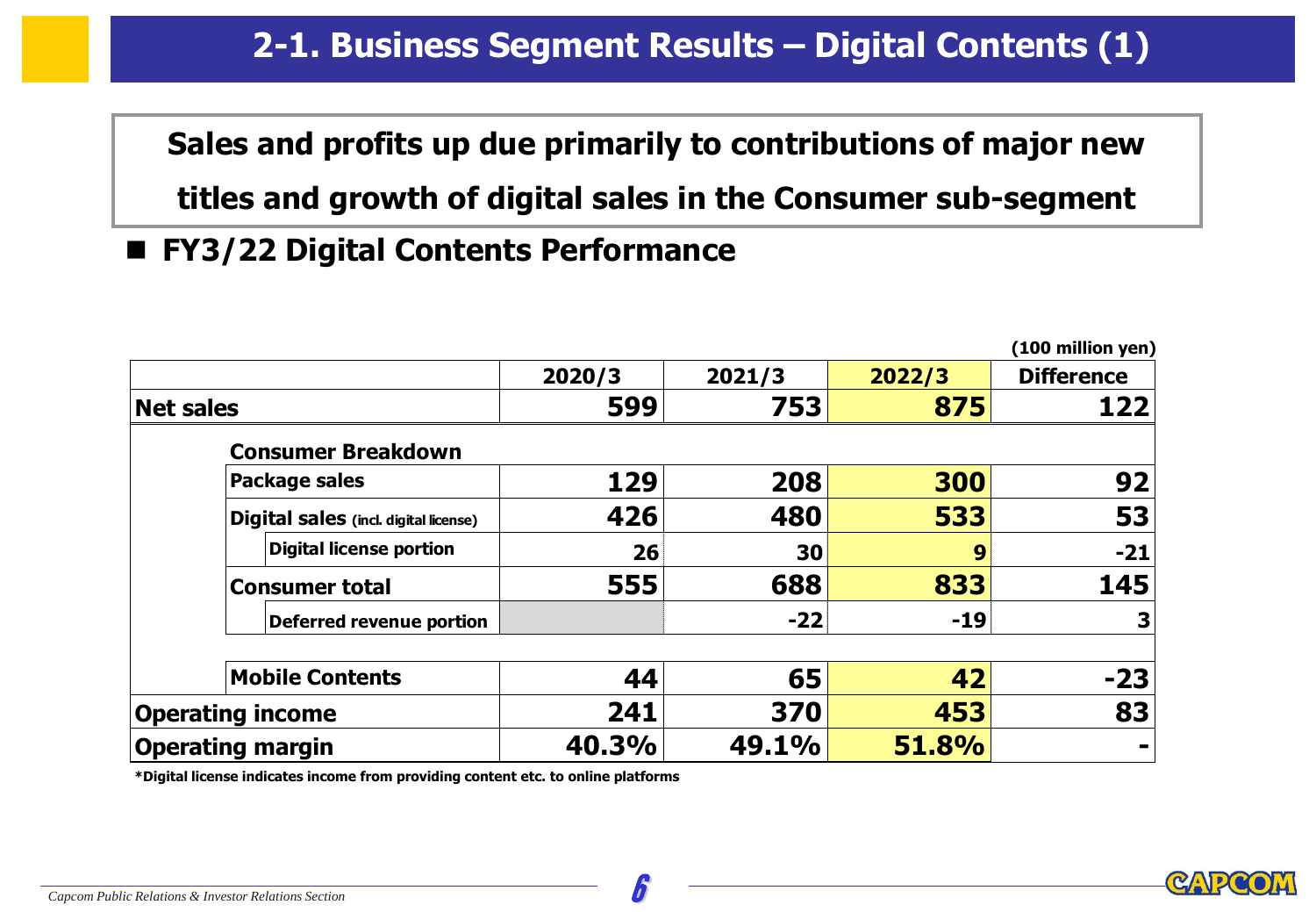### **Sales volume reaches record-high**

#### **due primarily to overseas sales growth**

#### ■ **FY3/22 Unit Sales (Consumer)**

|                                          |                                                                                                              |        |                                |                                                                       |                                                                                                                                               |        |                   | (units in thousands) |
|------------------------------------------|--------------------------------------------------------------------------------------------------------------|--------|--------------------------------|-----------------------------------------------------------------------|-----------------------------------------------------------------------------------------------------------------------------------------------|--------|-------------------|----------------------|
|                                          | 2020/3                                                                                                       |        |                                | 2021/3                                                                | 2022/3                                                                                                                                        |        | <b>Difference</b> |                      |
| <b>New Titles (SKU)</b>                  |                                                                                                              | 35     |                                | 14                                                                    |                                                                                                                                               | 24     |                   | 10                   |
| Number of titles sold /<br>sales regions | 305 / 220                                                                                                    |        |                                | 301 / 216                                                             | 304 / 219                                                                                                                                     |        | 3/3               |                      |
| <b>Total unit sales</b>                  |                                                                                                              | 25,500 |                                | 30,100                                                                |                                                                                                                                               | 32,600 |                   | 2,500                |
| Overseas units                           | 21,450                                                                                                       | 84.1%  | 24,350                         | 80.9%                                                                 | 27,100                                                                                                                                        | 83.1%  | 2,750             |                      |
| Japan units                              | 4,050                                                                                                        | 15.9%  | 5,750                          | 19.1%                                                                 | 5,500                                                                                                                                         | 16.9%  | $-250$            |                      |
| Digital units                            | 20,550                                                                                                       | 80.6%  | 23,150                         | 76.9%                                                                 | 24,600                                                                                                                                        | 75.5%  | 1,450             |                      |
| Physical units                           | 4,950                                                                                                        | 19.4%  | 6,950                          | 23.1%                                                                 | 8,000                                                                                                                                         | 24.5%  | 1,050             |                      |
| Catalog units                            | 18,200                                                                                                       | 71.4%  | 20,500                         | 68.1%                                                                 | 24,000                                                                                                                                        | 73.6%  | 3,500             |                      |
| New units                                | 7,300                                                                                                        | 28.6%  | 9,600                          | 31.9%                                                                 | 8,600                                                                                                                                         | 26.4%  | $-1,000$          |                      |
| <b>Major titles</b>                      |                                                                                                              |        |                                |                                                                       |                                                                                                                                               |        |                   |                      |
| <b>New</b>                               | Monster Hunter World:<br>Iceborne                                                                            |        | Resident Evil 3                | Monster Hunter Rise                                                   | <b>Resident Evil Village</b><br><b>Monster Hunter Stories 2:</b><br><b>Wings of Ruin</b>                                                      |        |                   |                      |
| Catalog                                  | Monster Hunter: World<br>Resident Evil 2<br>Devil May Cry 5<br>Street Fighter V<br>Resident Evil 7 biohazard |        | Monster Hunter World: Iceborne | Resident Evil 7 biohazard<br>Resident Evil 2<br>Monster Hunter: World | <b>Monster Hunter Rise</b><br>Resident Evil 7 biohazard<br><b>Resident Evil 2</b><br>Monster Hunter World: Iceborne<br><b>Resident Evil 3</b> |        |                   |                      |

**\*New titles: titles released in the current fiscal year; Catalog titles: titles released in the previous fiscal year or earlier**

**\*Includes distribution titles**



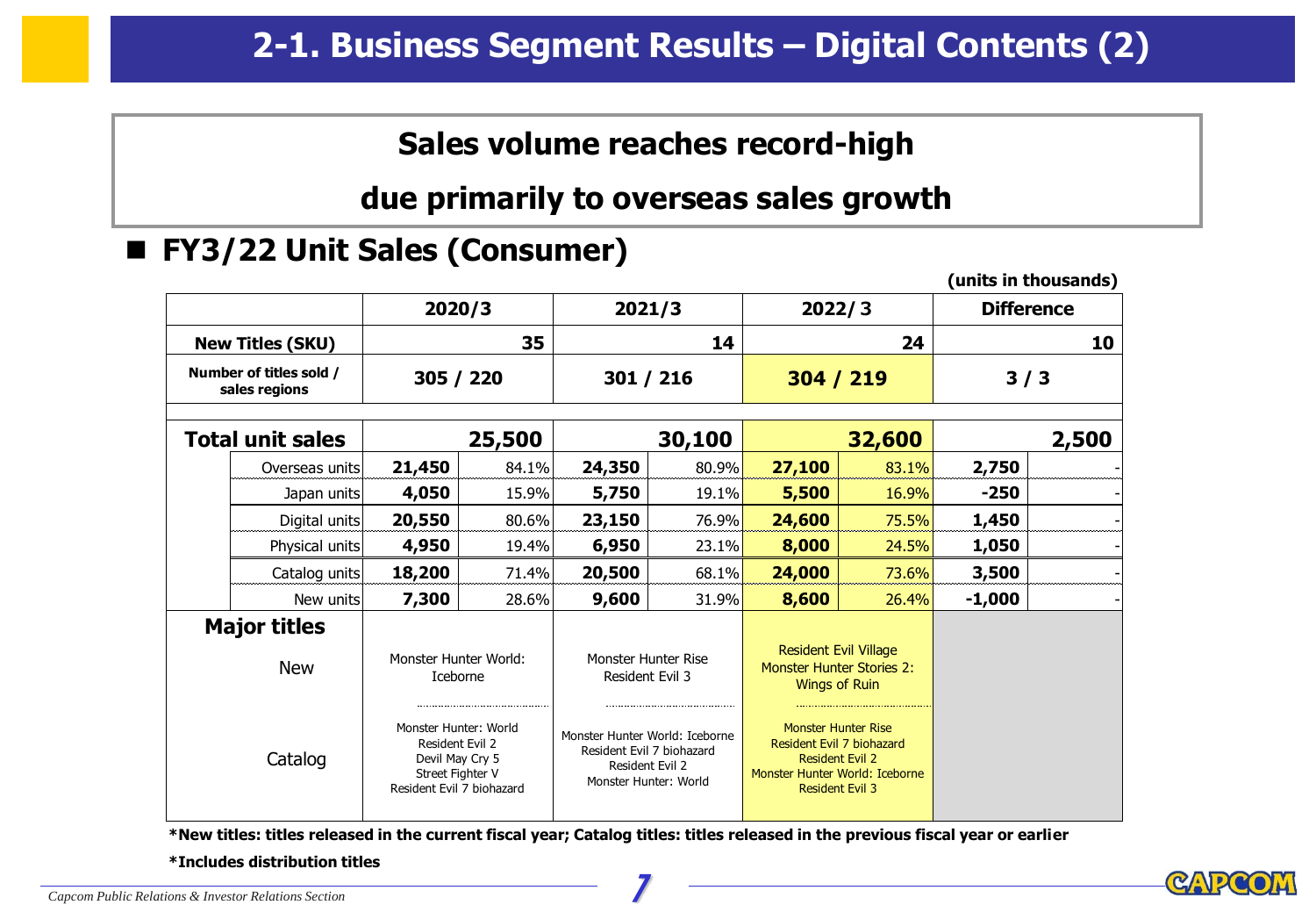### **Focused on expanding new title sales for major brands**

# **and long-running sales of past series titles**

- ◼ **FY3/22 Highlights (Consumer)**
	- ⚫ **New title Resident Evil Village sold over 6.1 million units**
	- ⚫ **New title Monster Hunter Stories 2: Wings of Ruin sold more than 1.5 million units**



**Resident Evil Village**

- ⚫ **Previous year release Monster Hunter Rise sold 4.1 million units during this fiscal year**
- ⚫ **Resident Evil 7 biohazard sold 1.8 million units during this fiscal year; synergies with new title releases leads to 6th consecutive fiscal year of more than 1 million units in sales**
- ◼ **FY3/22 Highlights (Mobile Contents)**
	- ⚫ **Worked on the operations of existing titles.**

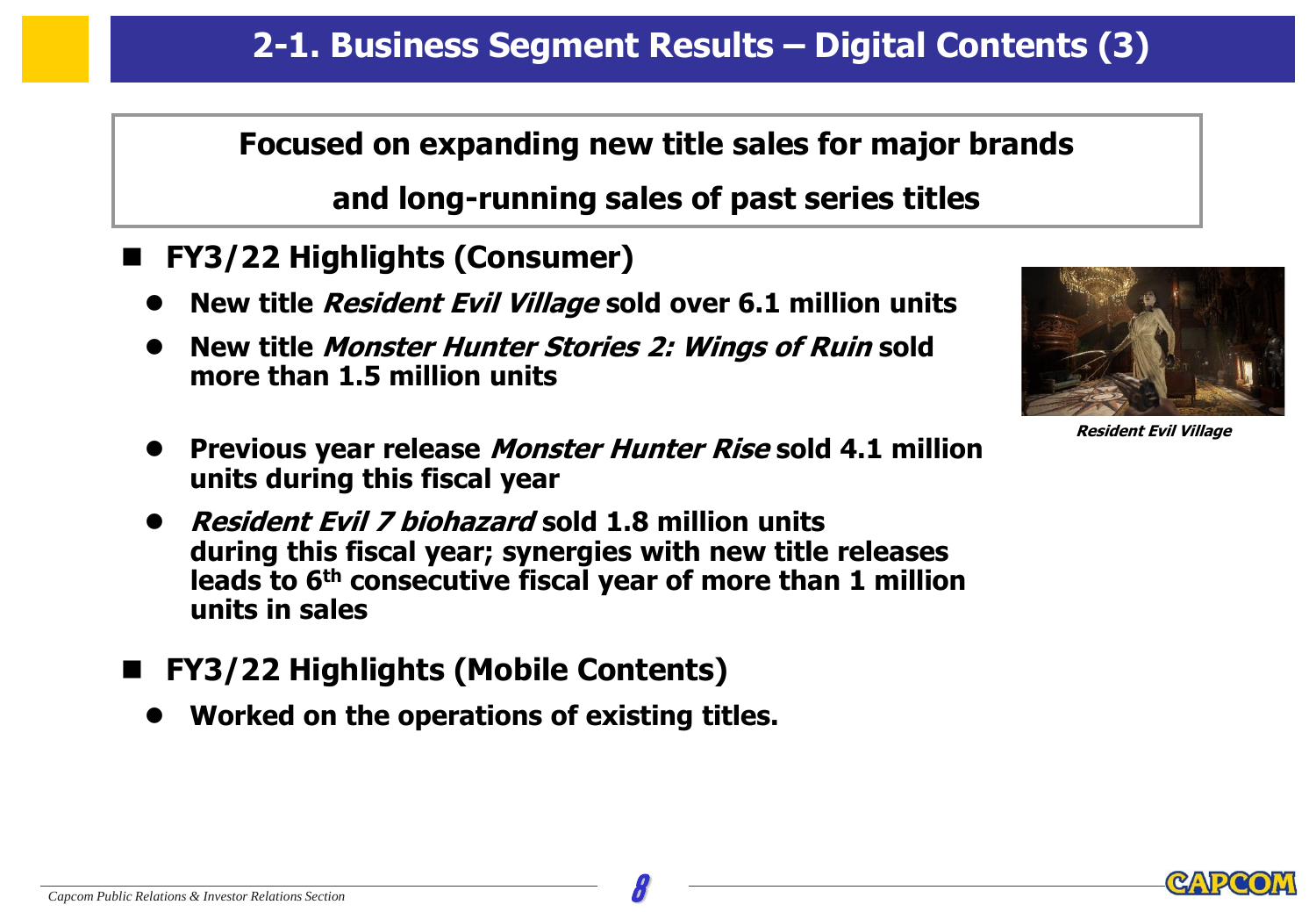**Sales and profit up from contributions of new and existing stores**

**Continued to carry out measures to minimize spread of COVID-19**

◼ **FY3/22 Business Results**

| (100 million yen)       |              |        |        |                   |  |  |
|-------------------------|--------------|--------|--------|-------------------|--|--|
|                         | 2020/3       | 2021/3 | 2022/3 | <b>Difference</b> |  |  |
| <b>Net sales</b>        | 120          | 98     | 124    | 26                |  |  |
| <b>Operating income</b> | 12           |        |        |                   |  |  |
| <b>Operating margin</b> | <b>10.0%</b> | 1.5%   | 5.3%   |                   |  |  |
| <b>Same store sales</b> | $+3%$        | $-22%$ | $+19%$ |                   |  |  |

# **Number of Stores** *(stores)*

**(100 million yen)**

|                      | . <del>.</del> |        |        |                   |  |
|----------------------|----------------|--------|--------|-------------------|--|
|                      | 2020/3         | 2021/3 | 2022/3 | <b>Difference</b> |  |
|                      |                |        |        |                   |  |
| <b>New stores</b>    | э              |        |        |                   |  |
| <b>Closed stores</b> |                |        |        |                   |  |
| <b>Total</b>         | 40             |        |        |                   |  |

# ◼ **FY3/22 Highlights**

- ⚫ **Same store sales:** +**19% (cumulative for the 12 months)**
- ⚫ **Opened two stores (June 2021: Plaza Capcom Mitten Fuchu, July 2021: Miraino Aeon Mall Hakusan)**
- ⚫ **Shortened operating hours at some stores to minimize spread of COVID-19**



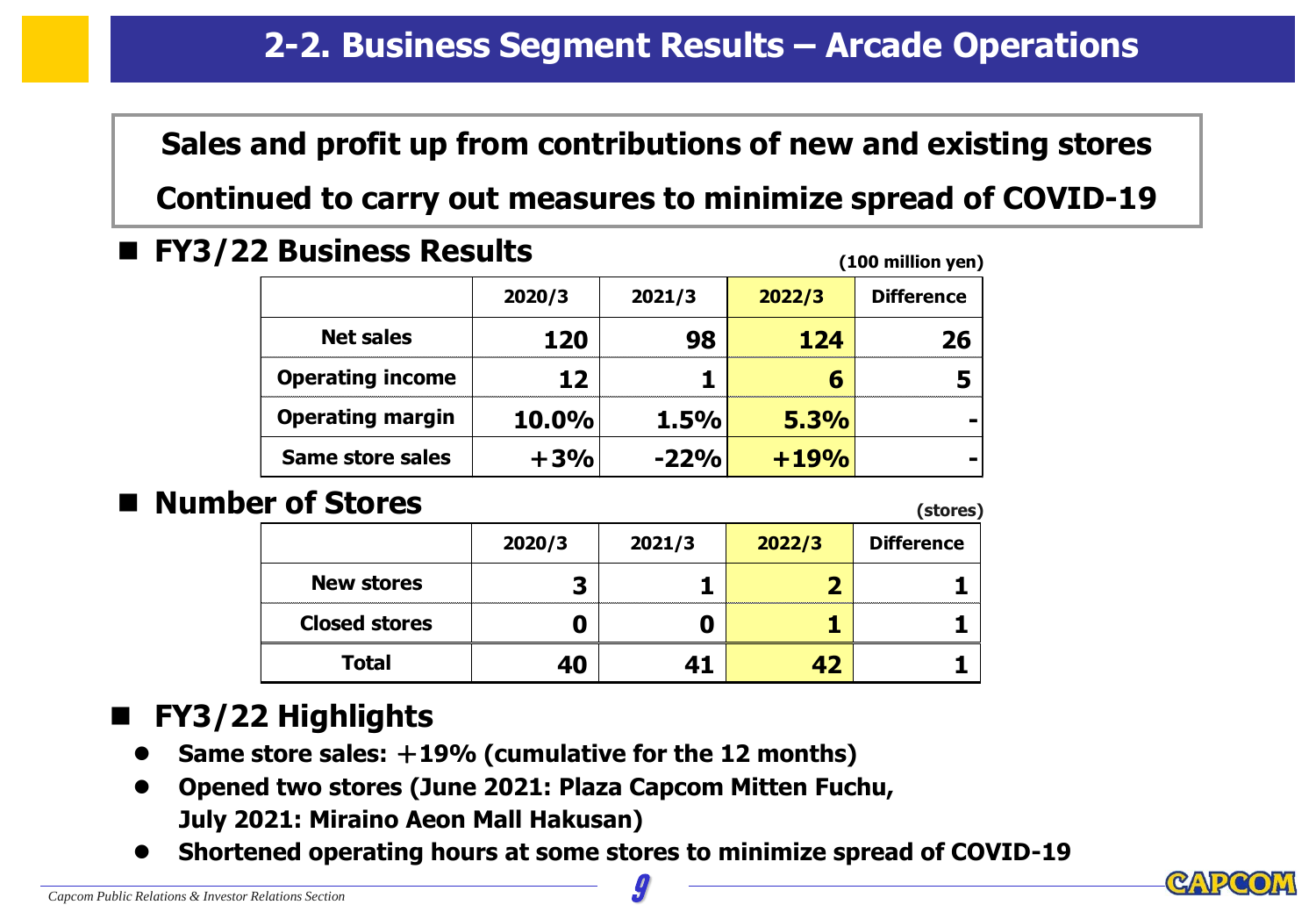# **Steadily released**

### **three new pachislo models**

■ **FY3/22 Business Results** 

| (100 million yen) |        |        |              |                   |
|-------------------|--------|--------|--------------|-------------------|
|                   | 2020/3 | 2021/3 | 2022/3       | <b>Difference</b> |
| <b>Net sales</b>  | 65     | 70     | 57           | -13               |
| Operating income  | 20     | 24     | 23           |                   |
| Operating margin  | 31.9%  | 33.9%  | <b>40.8%</b> |                   |

# ◼ **FY3/22 Highlights**

⚫ **Released 3 new pachislo models, including Monster Hunter: World Gold Hunting, totaling 26 thousand units in sales (3 models, 27 thousand units in the previous year)**



**Monster Hunter: World Gold Hunting**